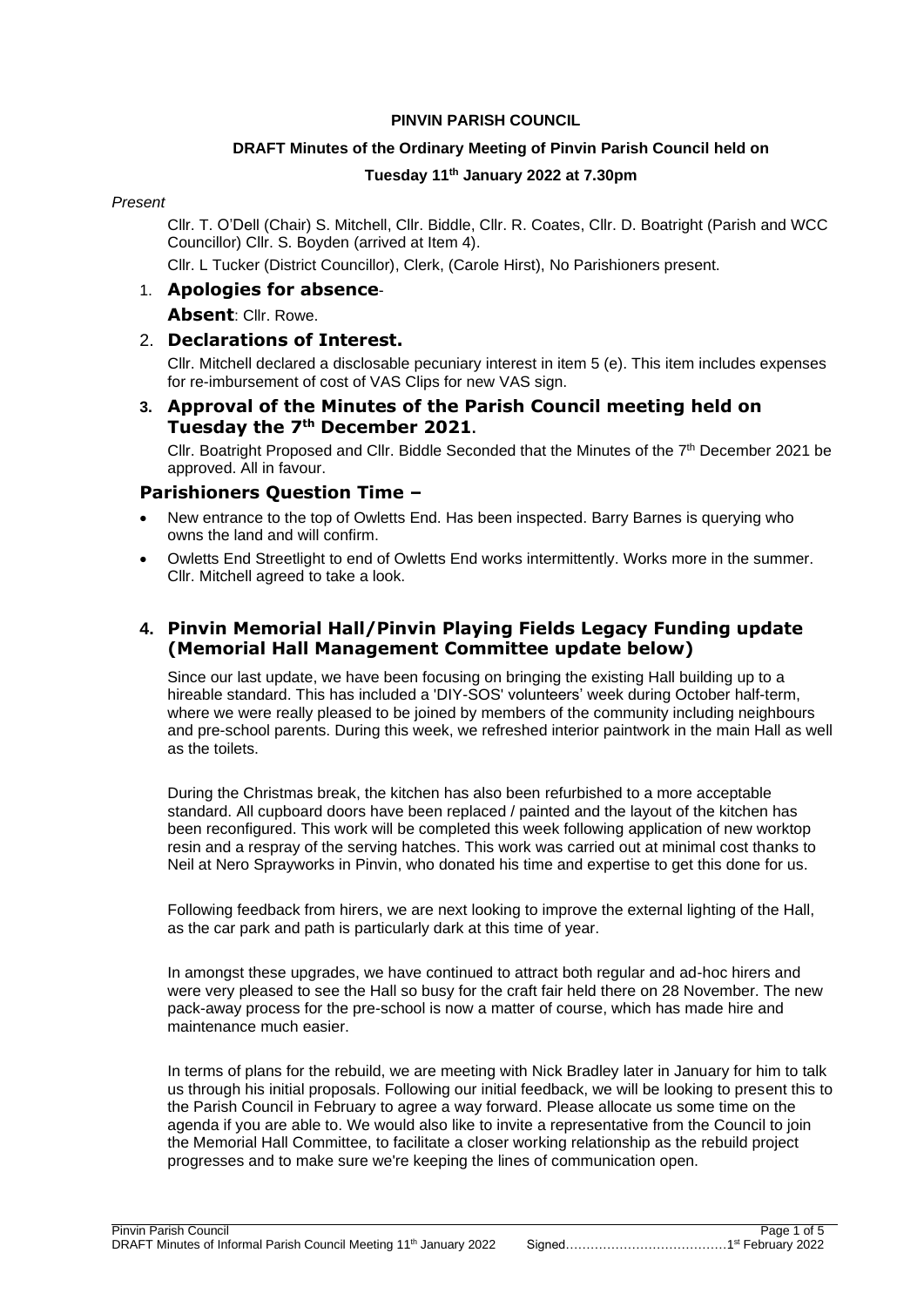Cllr. O'Dell asked Councillors to consider which Councillor might join the Memorial Hall Management Committee.

Cllr. O'Dell discussed whether a meeting of Councillors and Memorial Hall Management Committee could take place before the next parish council meeting.

#### **5. Finance**

- **a. Current Balances on 1 st January 2022 Bank Instant: £ 34,055.62 Treasurers Account: £4,393.93 Total £ 38,449.55**
- **b. Formal Bank Reconciliation to 1 st January 2022.** Cllr. Coates reviewed the accounts and confirmed that the Bank Reconciliation was accurate and reconciled and signed the bank reconciliation as true and accurate. **Noted.**
- **c. To consider the Budget Monitoring Report to 3 rd January 2022.** Councillors agreed the Budget Monitoring Report. **Noted.**
- **d. To approve the 2022/23 Budget and set the 2022/23 Precept.**

Cllr. Mitchell Proposed and Cllr. Boatright Seconded to request a budget requirement of £21,768. The WDC Tax Base formula 2021/22 Band D Council Tax from Wychavon District Council gives an increase in the Band D Council Tax for Pinvin of 5% and Band D would be £59.83. All in favour.

**e. To Consider the attached list of payments and receipts to 11th January 2022. Cllr. Coates Proposed and Cllr. Boatright Seconded that all payments be approved, and receipts noted. All in favour.**

#### **PAYMENTS at Jan 11th, 2022,**

| Carole Hirst salary to 5 jan22          | £         | 396.11 |
|-----------------------------------------|-----------|--------|
| HMRC to 5 Jan 22                        | £         | 98.80  |
| Water Plus - Allotment water supply     | £         | 79.43  |
| Carl Brassington Dec Lengthsman         | £         | 90.00  |
| C Hirst Expenses from 7th Dec to 11th   |           |        |
| Jan 22                                  | £         | 46.95  |
| Npower Charges 1st oct to 31st dec      | £         | 419.87 |
| S Mitchell - VAS Clips for new VAS sign |           |        |
| re-imbursement                          | £         | 59.22  |
| Post Office- 24th and 12 1st class      |           |        |
| stamps                                  | £         | 26.04  |
| <b>TOTAL</b>                            | £1.216.42 |        |

| Receipts to Jan 11th 2022       |   |           |
|---------------------------------|---|-----------|
| Eksteen - deposit and allotment | F | 68.33     |
| D Biddle Small holding rent     |   | 700.00    |
| <b>WCC Lengthsman Nov</b>       | £ | 120.00    |
| <b>WCC Lengthsman Oct</b>       | £ | 150.00    |
| <b>TOTAL</b>                    |   | £1,038.33 |

- **f. To approve cost for replacement matting to roundabout on playground. Deferred to February Meeting.**
- **g. To note costs for hedge planting –Cllr. O'Dell requested that the quotation from for £311.45+ VAT plus delivery of £30 be noted. Noted.**

### **6. Planning**

# None.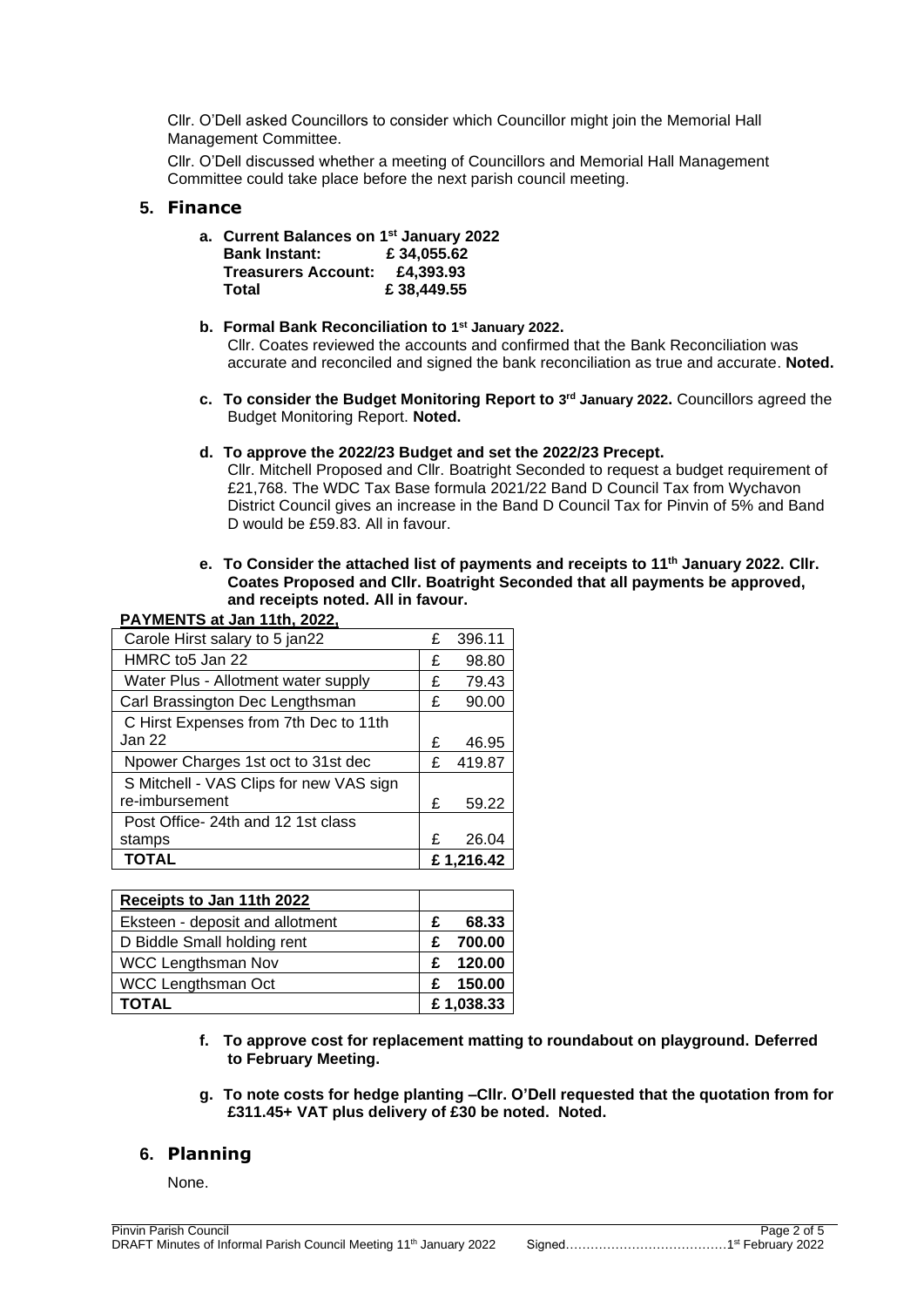# **7. Community Projects.**

### **Community Orchard**

The orchard working party has completed preparing the ground for planting the fruit trees. The hedging plants have been ordered. We are now waiting for the fence to be installed on the week commencing 24 January. Once this has been done, the working party plans to meet on a weekly basis to plant the fruit trees and the hedging plants. Cllr O'Dell will order the stakes and guards for the hedging plants.

Email from K Bolton (Contractor) who is meeting Cllr. O'Dell next week with a view to go ahead on 24<sup>th</sup> January.

Cllr. Coates to help pick up soil improver sourced by A. Wilson.

#### **Litter-Picking Group**

No further update.

#### **Queens Platinum Jubilee**

Funding has been allocated in next year's budget for a village celebration for the Queen's platinum jubilee. Ideas welcome for how we will celebrate, and this will be discussed in more detail in February's meeting. Funding available from WCC being announced 13/1/22.

#### **Park That Bike**

Cllr O'Dell has submitted an application for 4 bike stands to be installed at the memorial hall. These will be provided free of charge by the scheme and will be delivered in January. The council will have to fund their installation and send photo evidence that we have done so to the Park That Bike Scheme. Cllr. Boatright agreed to fund the installation from WCC Divisional Fund. Cllr. O'Dell to liaise with Cllr. Boatright re application for funding.

### **8. Vehicle speed issues and increasing number of HGV's. Report from Cllr. O'Dell.**

Cllr Mitchell has suggested purchasing another vehicle activated sign the same as the one recently installed at Gosney Fields. We could then install a sign between the A44 junction and the school to slow vehicles down as they enter Main Street. Cllr O'Dell has received a quote from ElanCity of £1870.34 excluding VAT. This figure will probably have increased by 6% since 1 Jan 2022. Would councillors think it beneficial to purchase another VAS for the village, and, if so, would councillors consider funding 50% from parish council funds and applying for the other 50% from the county councillor community grant fund? If councillors agree, O'Dell will contact Barry Barnes to get highways agreement on the position for the new VAS.

Cllr Boatright is tackling the issue of the increased number of HGV's driving through the village. Please email him any evidence of dangerous incidents that you witness.

Clerk to explore with Bishampton and Throckmorton Parish Council what they say the situation is regarding the joint VAS.

Cllr. O'Dell raised whether a further VAS could be purchased for Main Street/Upton Snodsbury Rd. Councillors were in agreement and Cllr. O'Dell agreed to get quotes and ask Barry Barnes for a pole.

# **9. Street Lighting**

Cllr O'Dell sent Prysmian an email on 3 January 2022 for a quote to do the following work:

1)The complete removal of streetlight no. 2 on Terrace Road. A new one has been installed by highways at this point.

2)The removal of streetlight no.11 at Northend from a garden and a replacement streetlight installed on the footway.

3)A replacement streetlight to be installed at no.16, near to the Coach and Horses.

No answer has been received as yet. Cllr O'Dell will chase this up for the next meeting.

# **10. Pinvin Playing Fields.**

Electricity now supplied.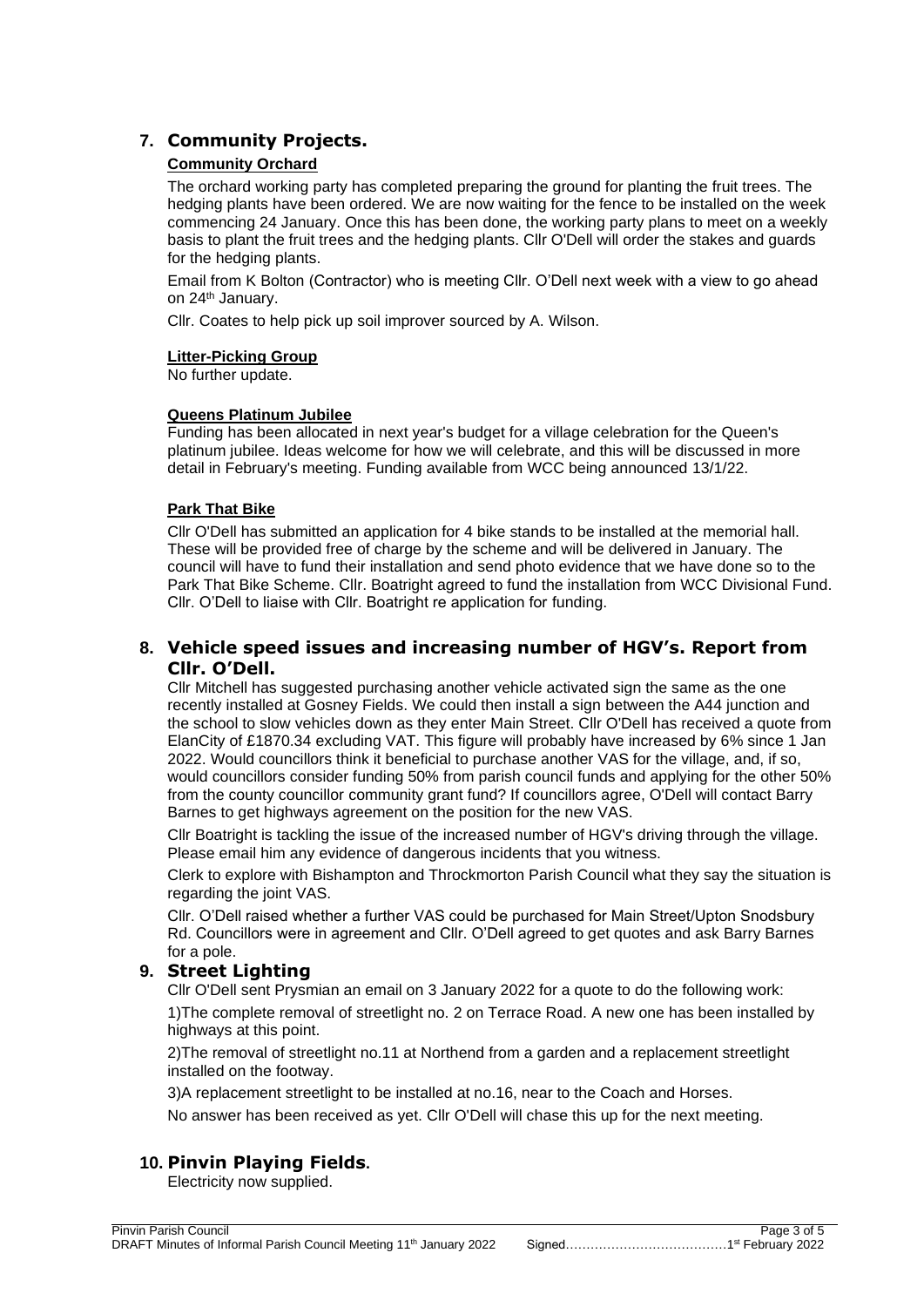## **11. Lengthsman update. (Cllr. Mitchell)**

Carl has taken a break from the Lengthsman role for most of the period since the last meeting.

12. **Correspondence.** All correspondence covered on the agenda.

### **13. Allotment update.**

The ground is very wet at the moment and therefore not much is happening.

### **14. Mushroom Farm Planning update by Cllr. Mitchell.**

As is now traditional. at the time of writing this report no new documents have been submitted by Walsh's and therefore no date has been set for the Planning Committee at Wychavon. The earliest date for consideration at the Planning Committee is now 3 February 2022. WDC still awaiting drainage information to be supplied.

The following date for the Planning Committee is 3 March 2022.

### **15. Significant Gap Assessment**

Two areas of land at the junction have been allocated as the Significant Gap for Pinvin in the SWDPR.

The significant gap marked on the map at the junction should remain as it provides a green open space within the village. The most important issue for the parish council is that a significant gap is maintained between Pinvin and adjoining villages as part of the SDWP. There needs to be protected green space between Pinvin, Tilesford, Wyre Piddle, and Throckmorton airfield so that future development does not cause Pinvin to merge with any other settlement. Councillors thought that the boundary should be the railway line and the New Road.

Cllr. O'Dell asked the Clerk to submit the response. Cllr. Boatright agreed to send the Clerk some notes with a map.

# **16. Footway Lighting**

Cllr O'Dell has been in contact with David McElroy, the senior technical manager at Piper Homes, asking whether they will fund the installation of 2 footway lights along the Upton Snodsbury Road at the junction to Gosney Fields and the junction to the new development. He emailed back to say that a colleague would see if this was something they could accommodate and would get back to me in due course. This was on 22 December and no further contact has been made yet. Cllr O'Dell will chase up for the next meeting.

# **17. Reports**

# **Cllr. Dan Boatright WCC**

- I spoke to the headteacher at St Nicholas C of E Middle School to discuss the road. Their biggest complaint from parents is the safety around the road. We discussed the potential for changing the layout of the road. We recognise this is a long-term project and will take a lot of effort but think it is the right move. We considered:
	- 1. 20mph zone
	- 2. Chicanes or equivalent
	- 3. Access for the school buses
	- 4. Metal railings and other safety measures.
- We both recognised this was a long-term project and will require significant pressure on the County council. The school will contact parents to obtain their views and I will arrange a meeting with Highways to discuss how we can achieve a safer road. We are then looking to hold a public meeting in late Spring/Early Summer.